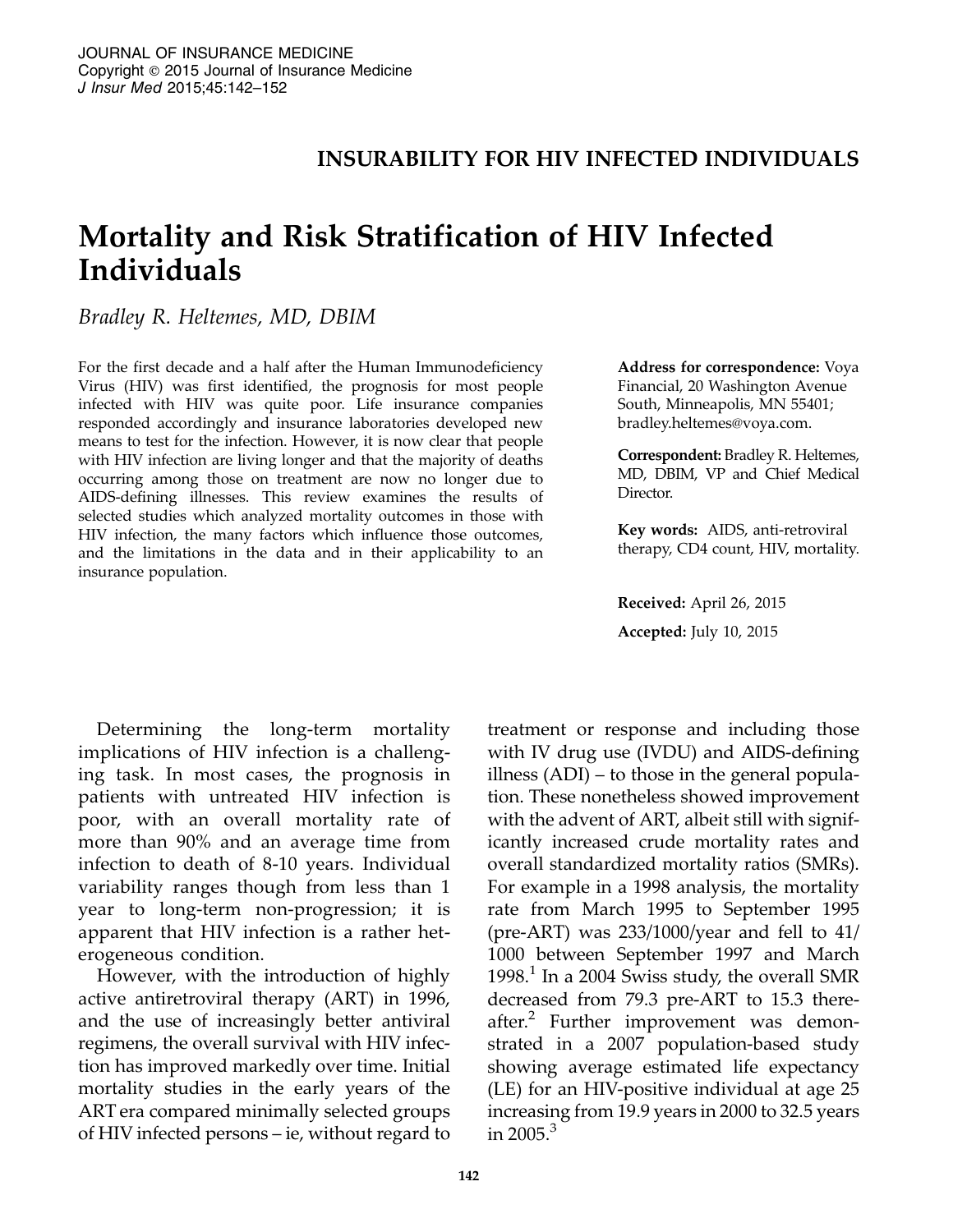#### MORTALITY STUDIES IN THE ERA OF ART

Subsequent studies continue to demonstrate improving outcomes over time for those on ART and even better outcomes in selected groups, as summarized in Table 1.

### Selected Studies

To a varying degree in these studies, excess mortality was still seen due to AIDS, the presence of comorbid diseases and exposure to co-pathogens (eg, hepatitis C), the side effects of ART, the detrimental impact of non-ARTrelated lifestyle factors such as smoking and drug abuse, and/or to accelerated aging driven by chronic immune activation. Nonetheless, studies from the most recent years have shown further improvement in mortality outcomes and have longer durations of followup. Survival rates in select sub-groups with HIV, and over 5-10 years, have been shown to approach that of the general population. The following are 5 studies worth reviewing.

# Study 1

In a Danish population-based cohort of all HIV-infected persons aged 25-65 who started ART between January 1, 1998, and July 1, 2009, (2267 persons) with median age 40, 74% male, and a median 5 years of followup, Kaplan-Meier tables were computed of various HIV-infected risk groups. This group was then compared to a general population group without a diagnosis of HIV, who had no known comorbidity or drug or alcohol abuse (Group 0). Those labeled as "Group 1" included HIV-infected patients with a CD4+ count  $\geq 200$  at last measure, no detectable viral load, no AIDs-defining illness (ADI), nor with any comorbidity, drug, or alcohol abuse (including a suspected IV drug use transmission). In this analysis, 58.7% those with HIV met these criteria. The SMR for this group compared to the similarly selected general population was 2.02 for ages 25-45 and 1.14 for ages 45-65. See Figure 1. Crude mortality rate for ages 25-45 was 1.47/1000

compared to 1.27/1000 in the general population, and it was 5.82/1000 at ages 45-65 compared to 4.23/1000.<sup>10</sup>

Though this was a relatively small study group and a more homogeneous population overall, the strength from an insurance perspective was the comparison to a general population group selected to be without comorbidities and likely closer to representing an insurance population than other studies. Their choice of a CD4+ count  $\geq 200$ , compared to the usually accepted goal of 350 or 500, raises the question of potentially even lower SMRs at those figures, although this is speculative.

# Study 2

In the Collaboration of Observational HIV Epidemiologic Research Europe (COHERE) cohort, all-cause mortality in 80,642 individuals from 23 cohorts and 31 European countries starting ART between 1998 and 2008 was compared with the general population. Median duration of follow-up was 3.5 years. The overall mortality rate was 11.5/1000 with an SMR of 4.2 compared to the general population (SMR 8.5 at ages 18-39, 4.2 at ages 40- 59, and 1.7 at ages 60 and up), however among 35,316 individuals who were non-IV drug users with  $CD4+$  counts  $\geq 500$ , the SMR was 0.9 for men (CI 0.7-1.3) and, after 3 years of ART, was 1.1 in women (CI 0.7-1.7). Even among those with a prior AIDS-defining illness, but with  $CD4+$  count  $\geq 500$ , the SMR was 1.2 (0.8-2.0) for ages  $40-59$ .<sup>11</sup>

# Study 3

In a well-constructed study designed in part by those in the life insurance industry, the ART Cohort Collaboration (ART-CC) data were used to assess the insurability of HIV positive people treated with ART in Eu‐ rope. In this study, 34,680 patients were identified who were not infected via IV drug use, were Hepatitis C negative, and who started ART between 1996 and 2008. Data were available to estimate death rates up to 10 years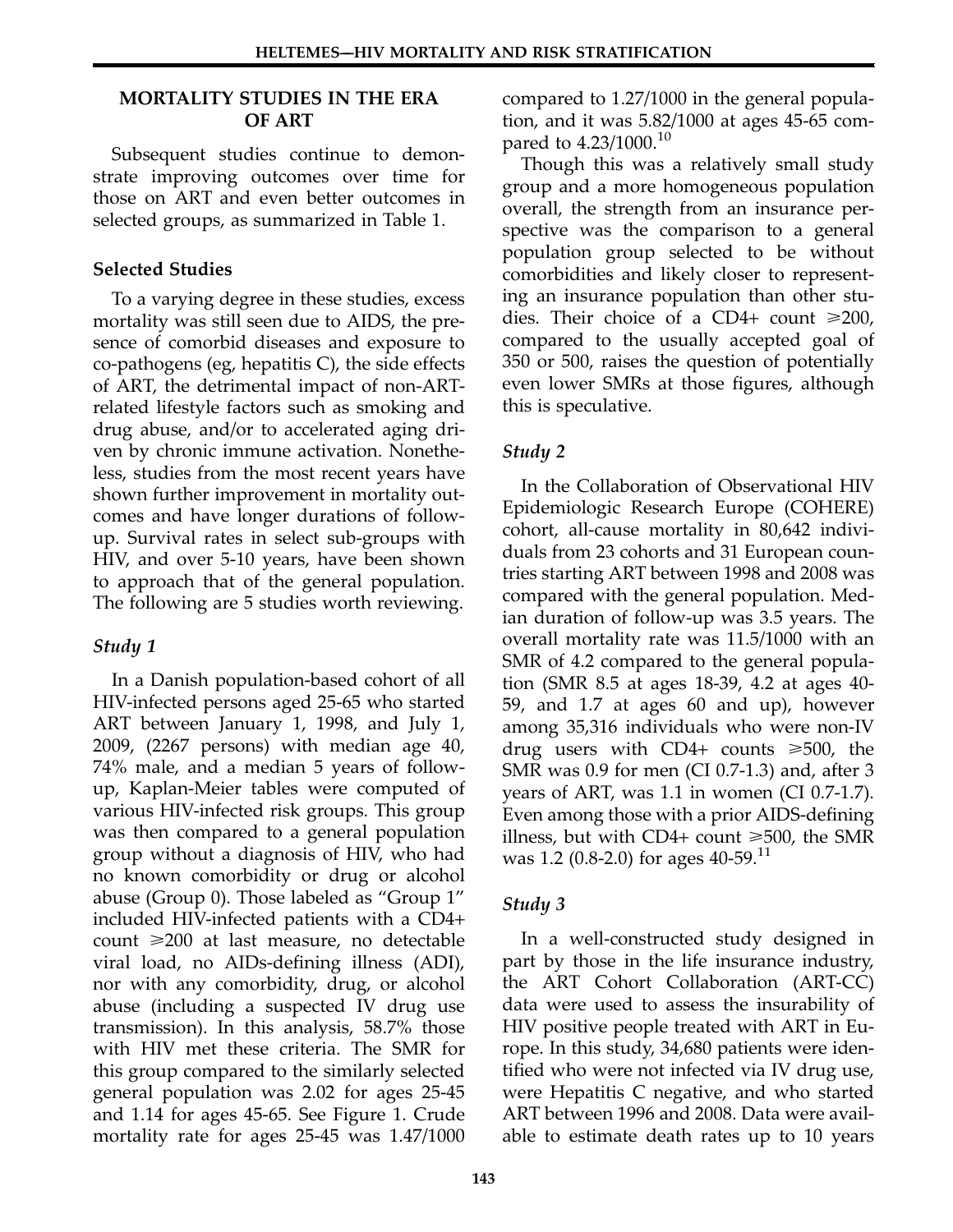| Study and Year<br>Published                                            | Population                                                                                                                      | Findings                                                                                                                                                                                                                                | Comments                                                                                                                                                           |
|------------------------------------------------------------------------|---------------------------------------------------------------------------------------------------------------------------------|-----------------------------------------------------------------------------------------------------------------------------------------------------------------------------------------------------------------------------------------|--------------------------------------------------------------------------------------------------------------------------------------------------------------------|
| <b>ATHENA 2005 (4)</b>                                                 | Dutch cohort, 3678 patients<br>starting ART.                                                                                    | Predicted SMR of 5.3 in men<br>age 25 and 1.15 in men<br>age 65.                                                                                                                                                                        | Results suggested the<br>mortality in some<br>subgroups was approaching<br>that of the general<br>population.                                                      |
| <b>CASCADE</b><br>Collaboration<br>2008(5)                             | 23 cohorts in Europe, Canada Excess mortality rates (per<br>and Australia.                                                      | 1000) decreased from 40.8<br>pre-1996 to 6.1 in<br>2004-2006.                                                                                                                                                                           |                                                                                                                                                                    |
| Comparative mortality<br>analysis J Insur Med<br>2008(6)               | Danish Civil Registry cohort,<br>3990 patients. Data<br>published 2007 Ann<br>Int Med.                                          | Annual mortality rate<br>dropped from 119/1000 in<br>1995-1996, and an overall<br>mortality ratio of 2600%, to<br>20/1000 in 2000-2005, and a<br>mortality ratio of 570%.                                                               | Singer and Milano analysis.<br>Included all patients from<br>HIV clinics including those<br>with advanced disease and<br>those not on ART.                         |
| Antiretroviral Therapy<br>Cohort<br>Collaboration<br>(ART-CC) 2008 (7) | 43,355 patients from 14<br>cohort studies, entered over<br>three periods between 1996<br>and 2005.                              | Crude mortality rates<br>improved from 16.3 to 9.9/<br>1000 with a commensurate<br>increase in estimated life<br>expectancy at age 35 from<br>25.0 to 37.3 years.                                                                       | Stratified by CD4+ cell count,<br>the LE at age 35 for $\geq 200$<br>at baseline was 37.2 years,<br>compared to 27.0 for a<br>count $<$ 100.                       |
| <b>ART-CC</b> cohort<br>2009(8)                                        | 29,935 patients from<br>European and North<br>American cohorts. Mean<br>age 37, mean follow-up<br>3.75 yrs.                     | Crude death rate 9.5/1000,<br>overall SMR 3.36.                                                                                                                                                                                         | Data further stratified: SMR<br>was 1.05 to 1.33 for those<br>with $CD4+ >350$ , viral<br>load $<$ 500 copies/ml, and<br>no ADI.                                   |
| Control arms of<br>ESPRIT and<br><b>SILCAAT</b> trials<br>2010(9)      | 3012 patients (20317 person-<br>years) prospectively<br>followed on ART for nearly<br>a decade, median follow-up<br>of 7 years. | Used Cox regression to<br>identify CD4+ metrics<br>independently predictive of<br>all-cause mortality. Latest<br>CD4+ count was most<br>predictive. Adjusted for<br>CD4+, only the CD4+ slope<br>remained statistically<br>significant. | HIV RNA levels were also<br>an important predictor but<br>it closely correlated with<br>CD4+ count and was not<br>found to be a significant<br>independent factor. |
| Danish population-<br>based cohort<br>2011 (10)                        | All HIV-infected persons<br>aged 25-65 who started<br>ART Jan 1, 1998 to July 1,<br>2009; 2267 persons.                         | SMR for those without a<br>detectable viral load, with<br>CD4+ count $\geq$ 200 at last<br>measure, and no IVDU or<br>ADI, was 2.02 for ages 25-<br>45 and 1.14 for ages 45-65.                                                         | A relatively small group but<br>with excellent data<br>collection. (Study 1)                                                                                       |
| <b>COHERE</b> cohort<br>2012 (11)                                      | 80,642 individuals from 31<br>European countries starting<br>ART 1998-2008 and having<br>a CD4+ measurement<br>within 6 months. | Among 35,316 non-IVDU<br>individuals with CD4+<br>counts $\geq 500$ , SMR was 0.9<br>for men and, after at least 3<br>years of ART, was 1.1 in<br>women.                                                                                | Large cohort allowed for<br>extensive data analysis,<br>such as considering those<br>with prolonged<br>maintenance of favorable<br>CD4+ counts. (Study 2)          |

# Table 1. Prognostic Factors Influencing Mortality<sup>4-20</sup>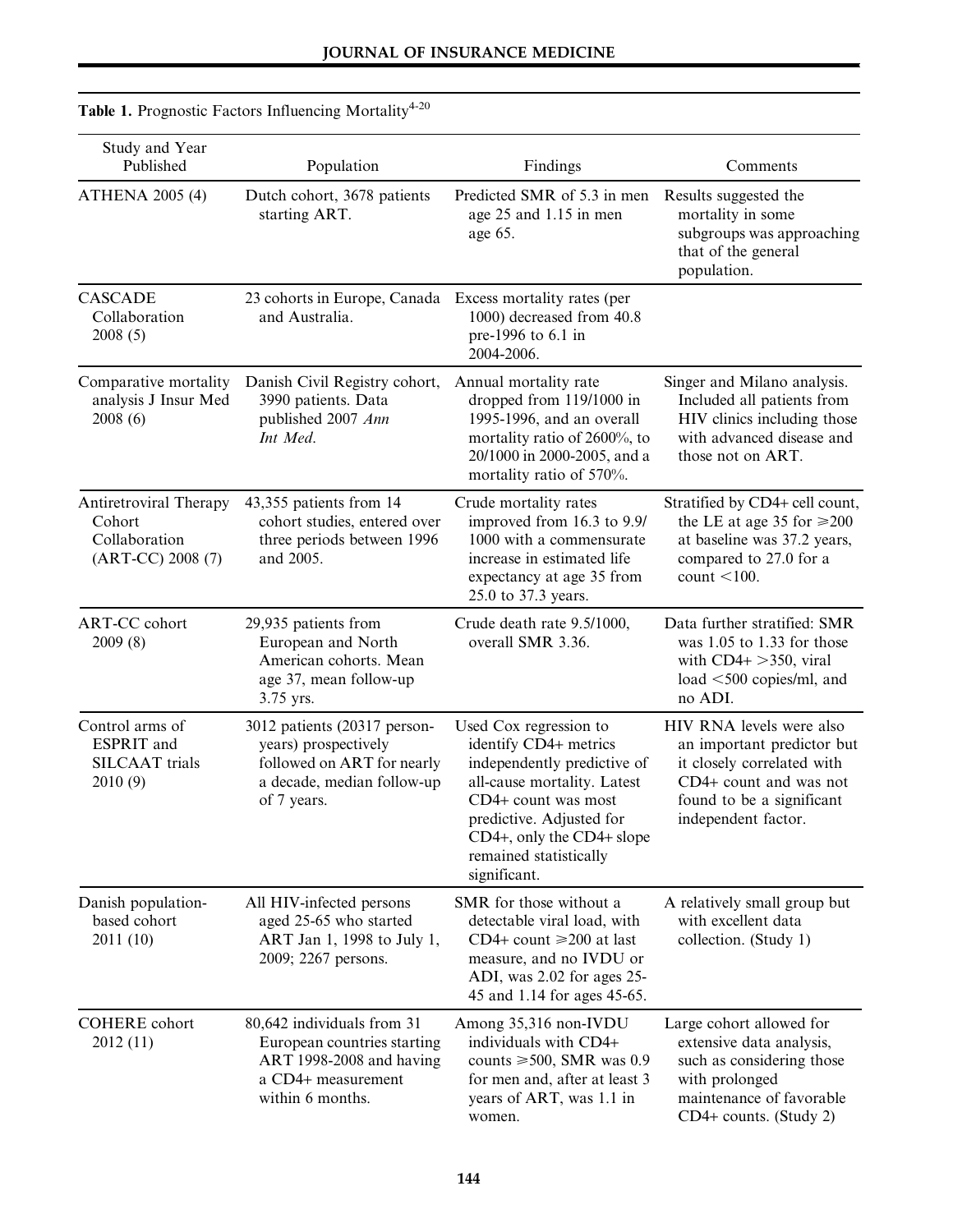| Study and Year<br>Published                                                                          | Population                                                                                                                                                                          | Findings                                                                                                                                                                                                                                                                                                                 | Comments                                                                                                                                                                                                      |
|------------------------------------------------------------------------------------------------------|-------------------------------------------------------------------------------------------------------------------------------------------------------------------------------------|--------------------------------------------------------------------------------------------------------------------------------------------------------------------------------------------------------------------------------------------------------------------------------------------------------------------------|---------------------------------------------------------------------------------------------------------------------------------------------------------------------------------------------------------------|
| Australian HIV<br>Observation<br>Database (AHOD)<br>2012 (12)                                        | 2,675 HIV-positive<br>participants who started<br>ART followed up to 15<br>years (15,936 total pt-yrs).                                                                             | SMR by CD4+ count alone<br>was 1.5, 2.1, and 8.6, for<br>$>$ 500, 350-499, and $<$ 350<br>respectively, but after<br>controlling for age, IVDU,<br>prior ADI, viral load, Hep<br>B or C ever, rates for CD4+<br>$>350$ were not significantly<br>different from the general<br>population.                               | There was no evidence of<br>increasing mortality over<br>time compared to the<br>general population.<br>However, lost to follow-up<br>rate was high at 40/1000.                                               |
| CRL dataset J Insur<br>Med. 2012 (13)                                                                | 12,353 positive for HIV<br>among 14.1 million<br>applicants age 20-79 tested<br>1991-2009, assessed<br>through the Social Security<br>Master Death file<br>through 2010             | Overall Hazard Ratio by age<br>group in those HIV-<br>positive by serum sample<br>was 14.8 for ages 20-39, 6.5<br>ages 40-59, and 3.2 ages<br>60-79.                                                                                                                                                                     | Data were analyzed using<br>Cox regression with HIV<br>status, age, smoking, and<br>gender as covariates. No<br>other underwriting<br>information was included.                                               |
| Collaborative analysis<br>of the ART-CC<br>cohort 2013 (14)                                          | 34,680 patients were<br>identified who were not<br>infected via IVDU, were<br>Hep C negative, and started<br>ART 1996 to 2008, and<br>followed for 174,906<br>person-years.         | Sub-groups at older ages and<br>longer ART duration had<br>more favorable mortality<br>ratios. E.g., the MR<br>compared to insured lives<br>was 165% for those age 40-<br>49 who started ART after<br>2000, had no ADI, had 6<br>month CD4+ counts $>350$<br>and HIV RNA $<$ 10,000,<br>and were on ART for 7+<br>years. | Involved insurance medicine<br>input; Widmer, et al.<br>(Study 3)                                                                                                                                             |
| Continuous<br>antiretroviral<br>therapy arms of the<br>SMART and<br><b>ESPRIT</b> trials<br>2013(15) | Prospective cohort of 3280<br>individuals age 20-70<br>$(12,357$ person-years of<br>follow-up). 53% from N.<br>America. Excluded those<br>with IVDU.                                | SMR compared to general<br>population was 1.0 (CI<br>$0.69-1.30$ ) for those with<br>CD4+ counts $>500$ and<br>viral suppression at last<br>follow-up. It was 1.77 (CI<br>$1.17-2.55$ ) for those with<br>CD4+ counts of 350-499.                                                                                        | Had excellent ascertainment<br>of vital status (a limitation<br>of many studies). Overall<br>mortality 5.0/1000 person-<br>years. Only 3.2% of deaths<br>were felt to be due to AIDS.                         |
| NA-ACCORD cohort<br>2013(16)                                                                         | 22,937 participants from the<br>North American AIDS<br>Cohort Collaboration on<br>Research and Design age<br>20 and up, on ART, and<br>with a CD4+ count within 6<br>months on ART. | Projected weighted life-<br>expectancy at age 20 was<br>calculated to be 42.7 yrs for<br>the overall group, 57.3 yrs<br>selected only by MSM<br>transmission, and 54.6 yrs<br>by CD4+ count $>350$ only,<br>compared to 59.7 yrs in<br>Canada and 57.0 yrs in the<br>U.S. general population.                            | The overall unweighted<br>mortality rate was reported<br>as 19.8/1000; 12.5/1000 in<br>MSM transmission, and<br>11.3/1000 in CD4+ > 350<br>group (which appears<br>possibly counter to the<br>projected LEs). |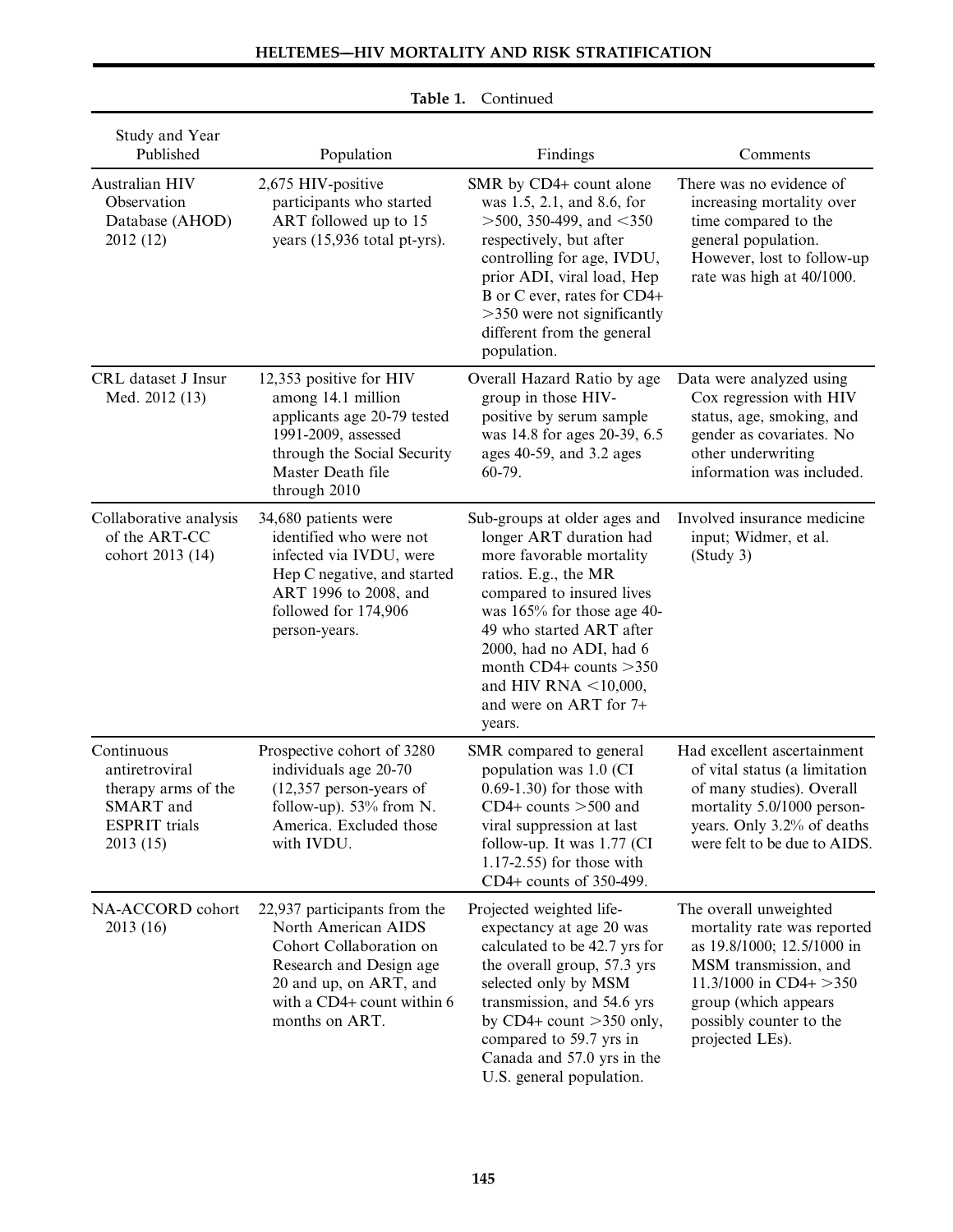| Study and Year<br>Published                                                                      | Population                                                                                                                                                                                                                       | Findings                                                                                                                                                                                                                                                                                                                                                                  | Comments                                                                                                                                                                           |
|--------------------------------------------------------------------------------------------------|----------------------------------------------------------------------------------------------------------------------------------------------------------------------------------------------------------------------------------|---------------------------------------------------------------------------------------------------------------------------------------------------------------------------------------------------------------------------------------------------------------------------------------------------------------------------------------------------------------------------|------------------------------------------------------------------------------------------------------------------------------------------------------------------------------------|
| <b>UK-CHIC Study</b><br>2014 (17)                                                                | 21,388 HIV+ individuals<br>receiving care in the UK<br>2000 to 2012.                                                                                                                                                             | After 5 years on ART,<br>expected age at death of 35<br>year-old men varied from<br>54 to 80 for those with CD4<br>$+$ counts $<$ 200 and no viral<br>suppression versus CD4+<br>$>350$ and viral load<br>suppressed.                                                                                                                                                     | Article specifically states that<br>their study supports "that<br>patients successfully treated<br>with ART should be<br>eligible for life insurance."<br>(Study 4)                |
| Multicenter AIDS<br>Cohort (MACS) and<br>Women's<br>Interagency HIV<br>Study (WIHS)<br>2014 (18) | U.S. population cohorts.<br>Compared mortality rates<br>between the HIV-negative<br>members and the HIV-<br>positive members on ART.<br>Median follow-up 10.2<br>years.                                                          | Median life expectancy of<br>HIV+ group starting ART<br>when their CD4+ counts<br>were $>350$ was 72,<br>compared to 69 if counts<br>were 201-350, 66 if 200 or<br>less, and compared to 75 in<br>the HIV-uninfected group.                                                                                                                                               | In these socially matched<br>groups, rates of non-AIDS<br>deaths were the same in<br>those starting ART with<br>CD4+ counts $\geq$ 350 and<br>those who were HIV-<br>negative.     |
| Data collection on<br>Adverse events of<br>anti-HIV Drugs (D:<br>A:D) study 2014 (19)            | 11 cohort studies from 212<br>clinics in Europe, USA, and<br>Australia. 49,731<br>individuals under active<br>follow-up until $2/1/11$ or<br>death, recruited during<br>three waves: 12/99-4/01, 12/<br>03-5/04, and 1/10-12/10. | Major aim was to identify<br>emerging toxicities of ART<br>by looking for changes in<br>mortality rates from<br>specific causes. There were<br>decreases in deaths due to<br>AIDS, liver disease, and<br>CV disease over time, but<br>not for non-AIDS cancer.<br>Adjusted all-cause<br>mortality decreased by 28%<br>over time including a 65%<br>decrease in CV deaths. | Adjusted for age, sex, ethnic<br>origin, mode of HIV<br>acquisition, Hepatitis B and<br>C status, BMI, smoking<br>status, diabetes, HTN, HIV<br>RNA viral load, and CD4+<br>count. |
| <b>ART-CC Cohort</b><br>Subgroup of those<br>with data on<br>smoking status<br>2015 (20)         | 17,995 individuals from<br>multiple European and<br>North American cohorts,<br>on ART for at least<br>one year.                                                                                                                  | MR for smokers vs non-<br>smokers with HIV was<br>1.94. Estimated life<br>expectancy of virally<br>suppressed, never smokers<br>was 43.5 years, compared<br>with 44.4 years for 35 year-<br>old men in the background<br>(French) population.                                                                                                                             | Analysis found that the<br>mortality risk from HIV<br>infection was similar to, or<br>less than, that of smoking.<br>(Study 5)                                                     |

after starting ART and 174,906 person-years of follow-up were registered. In this group, 70% were male, 65% aged 30-49, and 52% with heterosexual transmission, with the majority coming from France or the Netherlands. Relative mortality compared to an insured population in each country, using Poisson models, was estimated. Expected

numbers of death were calculated based on "standard" insured lives insurance tables in France, Netherlands, and UK, or on adjustments to population mortality tables in Italy, Spain, and Switzerland, as commonly used in those countries by pricing actuaries.

The overall mortality was 7.1/1000/year. As seen in most other studies, CD4+ count and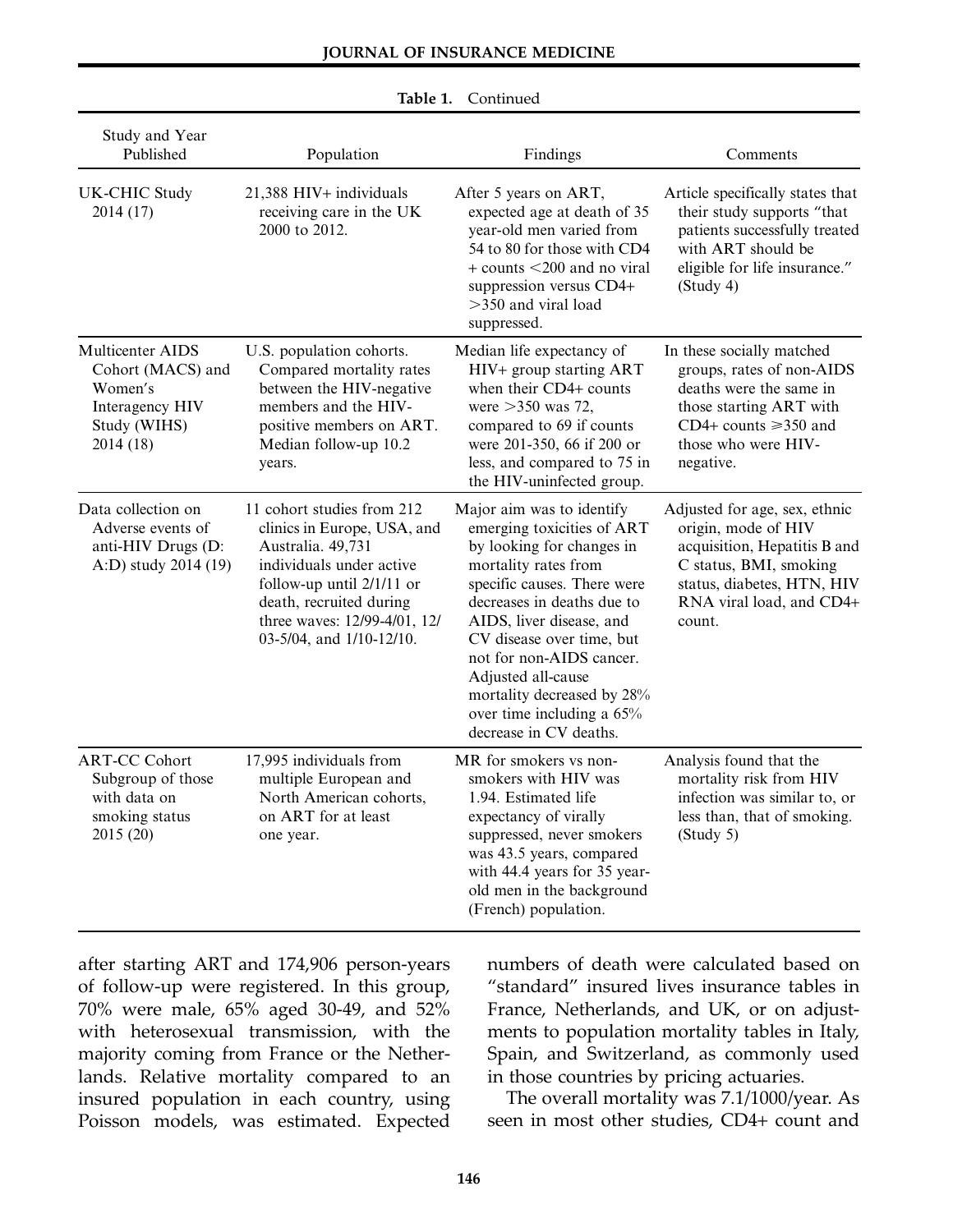

Figure. Cumulative survival for HIV-infected patients starting HAART and persons from the general population.

viral load at 6 months were the most strongly prognostic factors. Mortality rate ratios also decreased with age and with ART duration and were higher in those who started ART before 2001. The relative mortality ratio for those ages 20-39, who started ART after 2000, had 6 month CD4+ counts  $\geq 350$ , 6 month HIV RNA  $\leq 10,000$  copies/ml, had no AIDs diagnosis, and were during the first 3 years of ART, compared to insured lives, was 459%. Sub-groups at older ages and longer ART duration had more favorable mortality ratios. For example, with the above features but at age 40-49 the MR was 324% in the first 3 years, 223% during years 4-6, and 165% after 7 or more years on ART. At ages 50-59, these values were 250%, 172%, and 128%, respectively.<sup>14</sup>

As good as these data are for insurance purposes, there are limitations worth noting. As with other studies, data are for only up to 10 years of ART therapy (and the results extrapolated beyond 10 years). There were limited numbers of those age  $>60$ . In addition, these European results may not be matched in the United States, especially when considering the importance of maintaining long term treatment compliance. There were no data on smoking and other risks, which are generally found to be overrepresented in HIV positive groups, and this could have skewed the results toward higher MRs.<sup>20,23</sup> Finally, comparison to ultimate tables was used since the population was not tightly selected, but this may not reflect insurance practices – it assumes that the impact of additional underwriting would be the same in the HIV group as in a non-HIV infected group.

#### Study 4

In the UK Collaborative HIV Cohort (UK-CHIC) Study, data from 21,388 HIV-positive individuals receiving care in the UK between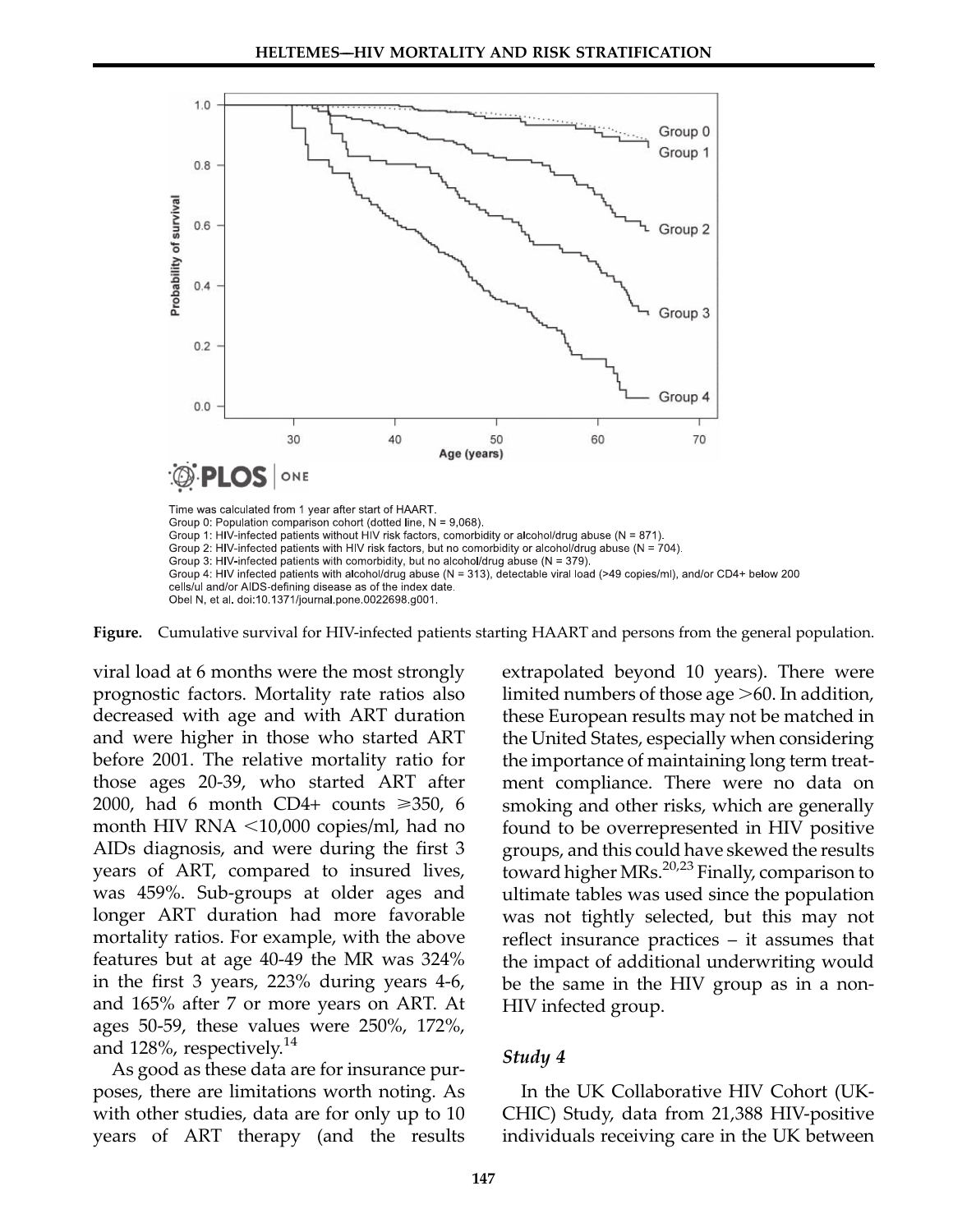2000 and 2012 were used to estimate life expectancy according to latest CD4+ count and viral suppression status. Those with suspected IVDU and mother-child transmission were excluded. In this group, 69% were men, of whom 73% were aged 30-49. Abridged life tables were constructed for men and for women from age-specific mortality rates grouped in 5-year age bands – describing the mortality experience that hypothetical cohorts of HIV-positive individuals would have if they were subjected to the mortality in the observed period. After 5 years on ART, the expected age at death of 35 year-old men varied from 54 for those with  $CD4+$  counts  $<$  200 and no viral suppression, to 80 for those with CD4+  $\geq 350$  and viral load suppressed. In this analysis, there was no apparent difference in mortality between those with CD4+ cell count 350-499 and those  $\geq 500$ . Most of the effect of viral suppression on decreasing mortality was mediated through increasing CD4+ counts; there remained, however, an independent effect of detectable viral load on LE as well.

Crude mortality rates were 9.0/1000 person-years for men and 7.9 for women. Mortality rates for those ages 20-44, after 5 years of ART, varied from 2.7/1000 with viral suppression and CD4+  $\geq$ 350 to 38.1/1000 for those with unsuppressed HIV and low CD4+ counts.<sup>17</sup>

# Study 5

Studies consistently find higher rates of many mortality risk factors in those who are HIV positive, and this may be a confounding factor in the increased mortality risk associated with HIV infection. For example, in one analysis, a simulated cohort of HIV-negative people in the United States with a similar demographic and risk profile to the HIVinfected population had an estimated 8.33 year reduction in life expectancy compared to the population as a whole. $20$  Thus, mortality rates among the HIV population may be better than recognized after adjusting for additional factors.

To address specifically the issue of a higher prevalence of tobacco use amongst those infected with HIV, an additional analysis of the ART-CC dataset was recently published. The 17,995 individuals for whom smoking status had been collected were studied, and causes of death and overall mortality were compared with the general French population (selected as best representative of the entire group). Of those individuals, 59.8% where classified as smokers. The proportion of men was 71.3%; 70.6% had a viral load  $\leq 400$ copies/ml, and 56.2% had CD4+ cell counts  $\geq 350$ .

The adjusted mortality ratio comparing smokers with non-smokers was 1.94, similar to that seen between smokers and non-smokers in insurance populations. Unadjusted all-cause mortality rates were 7.9 per 1000 person-years among smokers and 4.2 among non-smokers. For those with CD4+ counts >200 and no AIDS diagnosis, the corresponding rates were 5.4 for smokers and 2.9 for nonsmokers.

Abridged life tables were used to estimate life expectancies among men – there were too few deaths among non-smoking women to obtain an adequate analysis. LE at age 35, if CD4+ count was  $\geq 200$ , was 37.8 in smokers and 43.4 in non-smokers, compared to 44.4 years in the background population. At age 65, the loss of life years associated with smoking was estimated to be 6.6 years, whereas that associated with HIV was 2.9 years. The conclusion was that the risk from smoking appeared to be as great as, or greater than, that of adequately controlled HIV infection. $21$  (See Table 2)

#### INDUSTRY STUDIES FROM INSURANCE LABORATORIES

Insurance lab analysis of HIV risk is complicated by the fact that little additional data is available to stratify the risk, and it is likely that many, if not most, of those found to be HIV-positive at time of insurance examination had yet to seek treatment. A subsequent anal‐ ysis of the above noted insurance lab data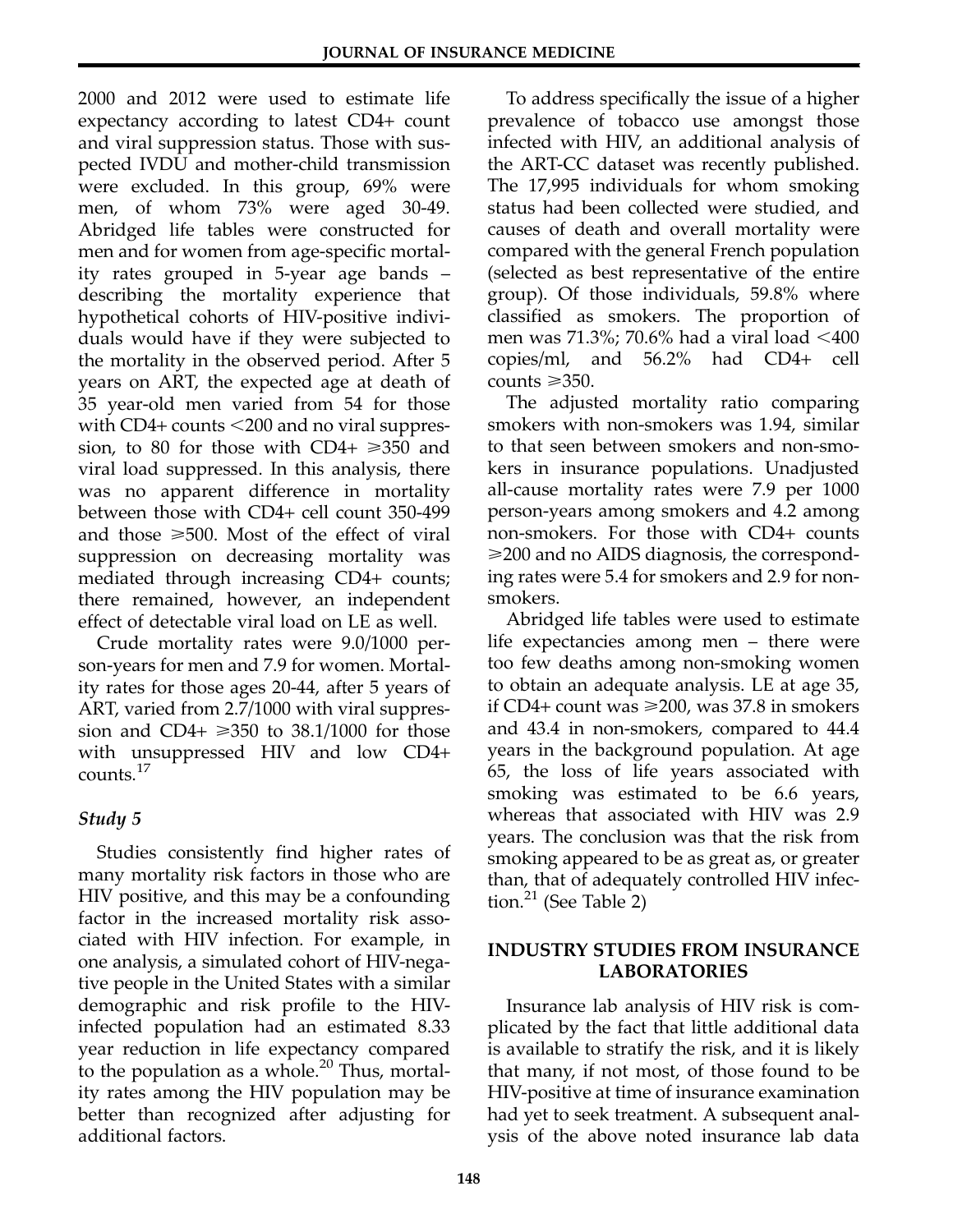Table 2. Limitations of Most Clinical HIV Mortality Studies

- $\circ$  Limited long-term follow up
- $\circ$  Changes in ART regimens and in compliance over time
- $\circ$  European results may not be fully applicable to a North American population
- $\circ$  Most are not population-based and may have some selection bias
- $\circ$  Incomplete death ascertainment and/or high lost to follow-up numbers in some
- $\circ$  Lack of access to information on major pre-HIV infection and post-ART HIV risk factors
- $\circ$  Lack of information on risk factors in general population comparison cohorts non-HIV mortality risk factors are often found to be higher in the HIV-infected groups

from Clinical Reference Laboratory attempted to further adjust the confounding risk factors by obtaining a SmartScore value and assigning those with scores  $>130$  (not including the HIV score component) as being considered to have significant comorbid risks. Excluding that group, and then comparing those who tested HIV-positive to those HIV-negative, the MR for men aged 18-49 was 659% and for men 50-89 was 156%, suggesting that some of the excess risk previously noted is due to comorbid risk factors which can be identified in underwriting (Mike Fulks, unpublished data, November 2013). $^{13}$ 

Furthermore, an insurance medicine analysis done by ExamOne also looked at the mortality risks associated with a positive HIV result in insurance applicants, analyzed through the Social Security Death Master File and their proprietary Risk IQ assessment. They found remarkable improvements in prognosis for HIV infection over time and yet there continued to be a large number of extremely high-risk individuals amongst this group. For example, the HIV positive group was nearly twice as likely to be cotinine positive (19% vs 11%) and 10 times more likely to be cocaine positive (2.1% vs 0.2%). The overall mortality ratio from the most recent study years was 7.4; however, based on the Risk IQ analysis, an estimated 80% of the increased risk seen in HIV positive applicants was related to other factors – leading to an MR closer to 2.4, once these factors were taken into account. In particular, an elevated serum glob‐ ulin and/or a low serum albumin were

especially prominent added risks (Brian Lanzrath, unpublished data, November 2013).

It is useful to note that since these insurance laboratory data are assessing a group that has not undergone any underwriting, it is likely that additional adjustment by whether they were clinically diagnosed and under treatment, and by CD4 count, viral load, and duration and compliance with treatment, would decrease these mortality ratios further.

#### PROGNOSTIC FACTORS INFLUENCING MORTALITY

Based on these studies, and others, Table 3 lists those factors best identified as mortality risk factors amongst those with HIV infection. In addition to finding CD4+ count, viral load, and AIDS-defining illness history to be significant prognostic factors, an analysis of mortality factors in HIV-infected US veterans also looked at non-HIV biomarkers and identified anemia, thrombocytopenia, renal insufficiency, AST elevation, and a hepatitis history all to be independent mortality risks. $^{22}$ 

#### WAYS TO ASSESS THE MORTALITY DATA

When assessing these HIV mortality data from an insurance perspective, as with any condition, there are various options. However, short of data from actual insurance company experience, which is not known to exist for HIV, each of these approaches has important limitations. Considerations include: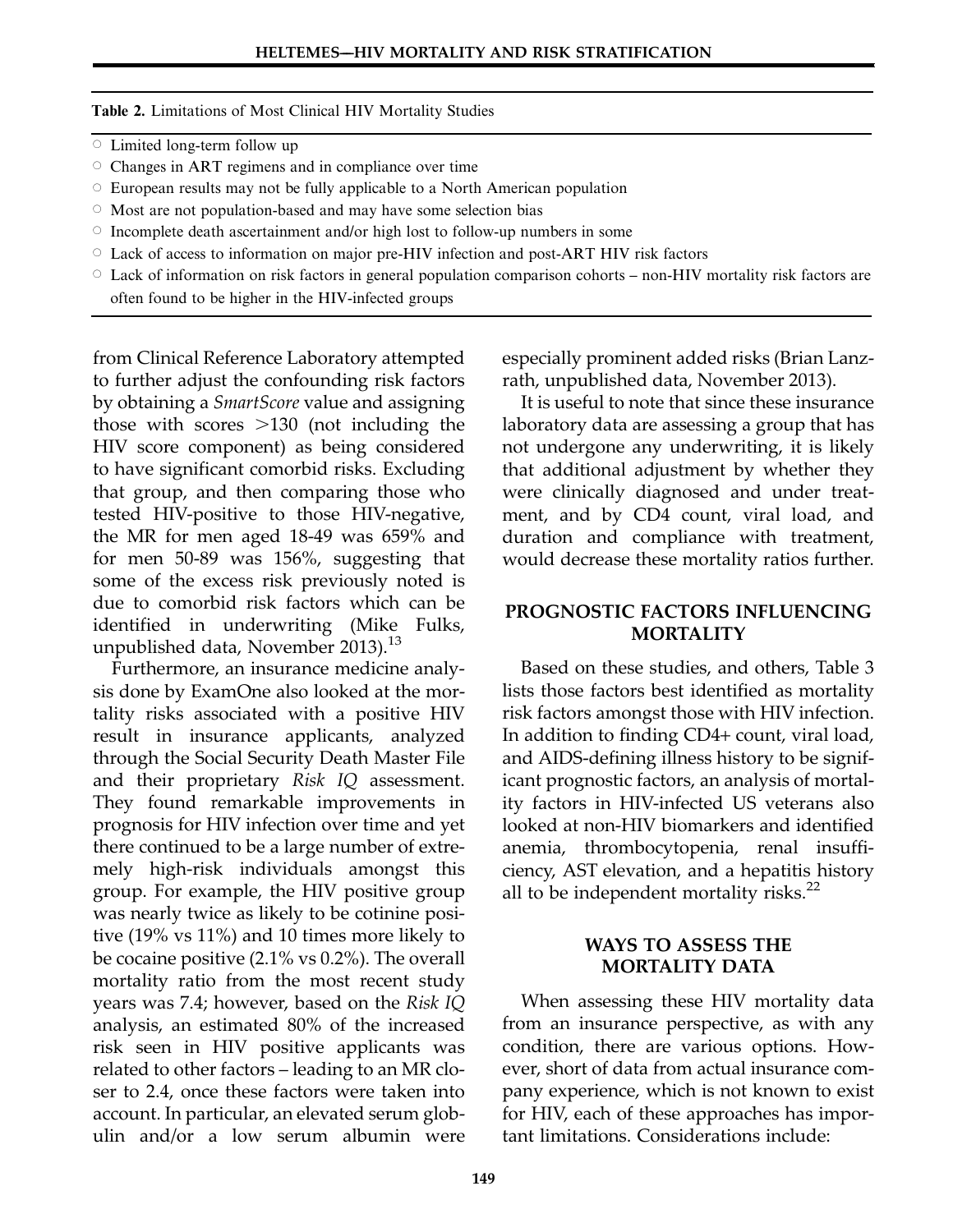| Factor                                                         | Comments                                                                                                                 |  |  |
|----------------------------------------------------------------|--------------------------------------------------------------------------------------------------------------------------|--|--|
| Current $CD4+$ count $>350$ cells/ul                           | Consistently identified as the most significant mortality factor. Some found<br>further improvements for counts $>500$ . |  |  |
| HIV viral suppression - current                                | Variably defined as viral load $\leq 50$ , $\leq 400$ , or $\leq 500$ copies/ml                                          |  |  |
| HIV viral load 6 months after ART                              | Values $\leq 400 - 500$ copies/ml                                                                                        |  |  |
| $CD4+$ count $>350$ at start of ART                            | Probably correlates with duration of infection                                                                           |  |  |
| Flat CD4 count slope over 2 years                              | Adverse if CD4+ counts are declining, even if still $>350$                                                               |  |  |
| Diagnosis after 2000                                           | After adjusting for duration of ART                                                                                      |  |  |
| Consistent compliance                                          | Interruption of treatment is adverse even if counts remain up                                                            |  |  |
| Longer duration of ART                                         | Longer treatment likely associated with better compliance                                                                |  |  |
| No AIDS-defining illness                                       | Though does vary by type of ADI                                                                                          |  |  |
| No tobacco use                                                 | Smoking-related diseases are a leading causes of death in HIV                                                            |  |  |
| No alcohol or substance misuse                                 |                                                                                                                          |  |  |
| No Hepatitis B or C co-infection                               |                                                                                                                          |  |  |
| No anemia, thrombocytopenia, AST<br>elevation, or eGFR decline |                                                                                                                          |  |  |
| Mode of acquisition not IVDU                                   |                                                                                                                          |  |  |
| Higher socio-economic class                                    |                                                                                                                          |  |  |
| Male gender?                                                   | The worse outcomes often noted in women may represent confounding<br>factors such as IVDU or socio-economic factors      |  |  |
| Increased inflammatory/coagulation<br>markers?                 | Increased interleukin (IL)-6, sCD14, and D-dimer are associated with<br>increased morbidity and mortality                |  |  |
| Older age                                                      | Crude mortality rates increase with age but relative mortality ratios decline<br>due to competing mortality causes       |  |  |

Table 3. Probable or Possible Favorable Prognostic Factors for HIV(2-12, 14-18, 21, 22)

- 1) Comparative Standardized Mortality Ratios – useful to assess relative risks by age and established time periods but the comparative population is not a true insurance population; we cannot assume that the same overall health status breakdown between groups (usually HIV-infected persons and the general population) would lead to the same SMR for an insurance-seeking HIV positive individual compared to an insurance buying population.
- 2) Crude mortality rates mortality rates (for example per 1000 person-years) compared to those expected based on insurance tables. These data can be used to determine excess death rates (EDRs), however they generally are not adjusted fully for age, underlying health status, and other risk factors needed to obtain accurate results.
- 3) HIV specific death rates looking only at deaths directly attributable to HIV

infection can provide an estimate of expected EDRs but that doesn't account for the potential non-AIDS mortality risks, which have been identified. This is also often complicated by reporting bias as to the true underlying cause of death.

4) In addition, any of these approaches is limited by a time bias. With the apparent continually improving outcomes and changes in treatment over time, data from even a few years ago may now be inaccurate.

Nonetheless, the amount of data that have been accumulated from varied sources could provide some very reasonable estimates in much the way data with similar limitations have been used for many other medical conditions, which are routinely insured.

#### **CONCLUSION**

It is evident that the life expectancy of individuals infected with HIV has increased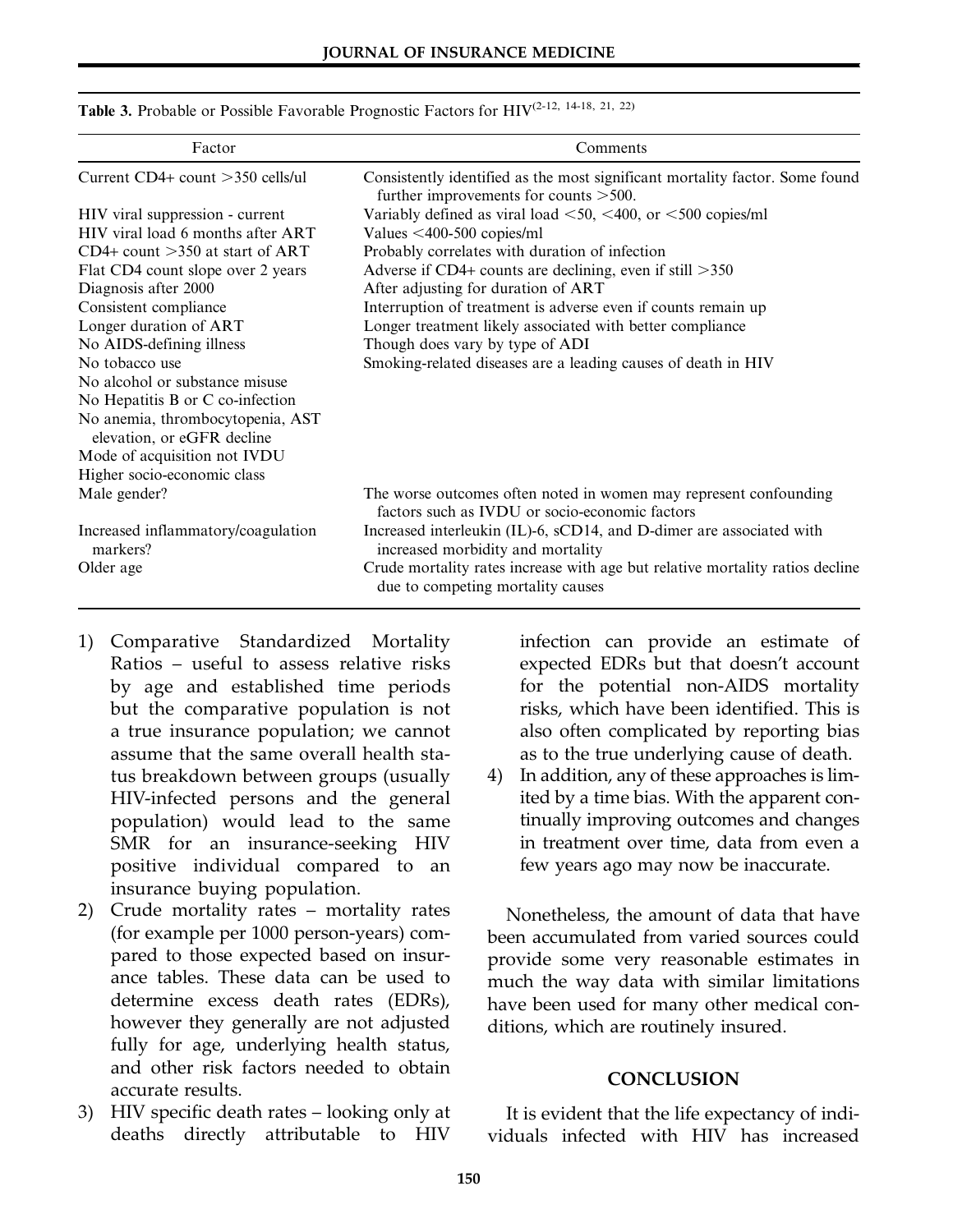significantly since the introduction of ART. And although the overall mortality rates for HIV-positive individuals as a group remain higher than would be expected, sub-groups with a more favorable prognosis have clearly been identified. A low CD4+ count remains the most consistently identified mortality risk factor. HIV viral levels, the slope of CD4 + count over time, mode of HIV acquisition, absence of ADI or hepatitis infection, and stage at initiation of ART are all probable additional contributing factors (see Table 3). Taking these factors into account identifies a group with 10-year survival approaching that of the general population. For those studies in which the data were available, roughly 1/3 to 1/2 of those on ART have generally favorable profiles. Individuals with HIV also have a greater tendency to exhibit lifestyles and behaviors that place them at increased risk of mortality, particularly from non-AIDS causes, and these factors have often not been fully accounted for in mortality comparisons. Doing so may, therefore, demonstrate further reductions in the identified mortality rates among the HIV infected population.

Of vital significance, however, is the recognition that the results of these studies apply to the follow-up of HIV-infected individuals over approximately 10 years of treatment. With the products available in the North American insurance industry, the prognosis beyond 10 years is also important, yet how these results will hold up across subsequent decades is still to be determined. To best extrapolate the results over a longer time frame, the effects of chronic immune stimulation, premature aging, long-term drug toxicity and tolerance, accessibility of treatment, and other, as yet unseen, risks must be weighed against the possibility of continued advances in treatment, risk factor mitigation, or even potential cures. In other words, one must look upon HIV as a chronic condition and make an educated estimate of the degree of impact that each of these factors will have on the future of HIV.

The author would like to recognize the editorial assistance of Dan Zimmerman, John White, Marianne Cumming, Mark Skillan, and Ross MacKenzie.

#### REFERENCES

- 1. Mocroft A, Vella S, Benfield TL, et al. Changing patterns of mortality across Europe in patients infected with HIV-1. EuroSIDA Study Group. Lancet. 1998;352:1725–1730.
- 2. Keiser O, Taffé P, Zwahlen M, et al. All-cause mortality in the Swiss HIV Cohort Study from 1990 to 2001 in comparison with the Swiss population. AIDS. 2004;18(13):1835–1843.
- 3. Lohse N, Hansen AB, Pedersen G, et al. Survival of Persons With and Without HIV Infection in Denmark, 1995-2005. Ann Intern Med. 2007;146:87–95.
- 4. van Sighem A, Danner S, Ghani AC, et al. Mortality in Patients With Successful Initial Response to Highly Active Antiretroviral Therapy Is Still Higher Than in Non-HIV-Infected Individuals. JAIDS. 2005;40(2):212–218.
- 5. Bhaskaran K, Hamouda O, Sannes M, et al. Changes in the risk of death after HIV seroconversion compared with mortality in the general population. JAMA. 2008;300(1):51–59.
- 6. Singer R, Milano A. Comparative Mortality in HIV-Infected Patients in Denmark, 1995–2005. J Insur Med. 2008;40:116–119.
- 7. Hogg R, Lima V, Sterne JA, et al. Life expectancy of individuals on combination antiretroviral therapy in high-income countries: a collaborative analysis of 14 cohort studies. Lancet. 2008;372:293–299.
- 8. Zwahlen M, Harris R, May M, et al. Mortality of HIV-infected patients starting potent antiretroviral therapy: comparison with the general population in nine industrialized countries. Int. J. Epidemiol. 2009;38(6):1624–1633.
- 9. Achhra A, Amin J, Law MG, et al. Immunodeficiency and the risk of serious clinical endpoints in a well-studied cohort of treated HIV-infected patients. AIDS. 2010;24(12):1877–1886.
- 10. Obel N, Omland LH, Kronborg G, et al. Impact of non-HIV and HIV risk factors on survival in HIVinfected patients on HAART: a population-based nationwide cohort study. PLoS One. 2011;6(7): e22698.
- 11. Lewden C, Bouteloup V, De Wit S, et al. All-cause mortality in treated HIV-infected adults with CD4  $\ge$ /=500/mm3 compared with the general population: evidence from a large European observational cohort collaboration. Int J Epidemiol. 2012;41: 433–445.
- 12. McManus H, O'Connor C, Boyd M, et al. Long-Term Survival in HIV Positive Patients with up to